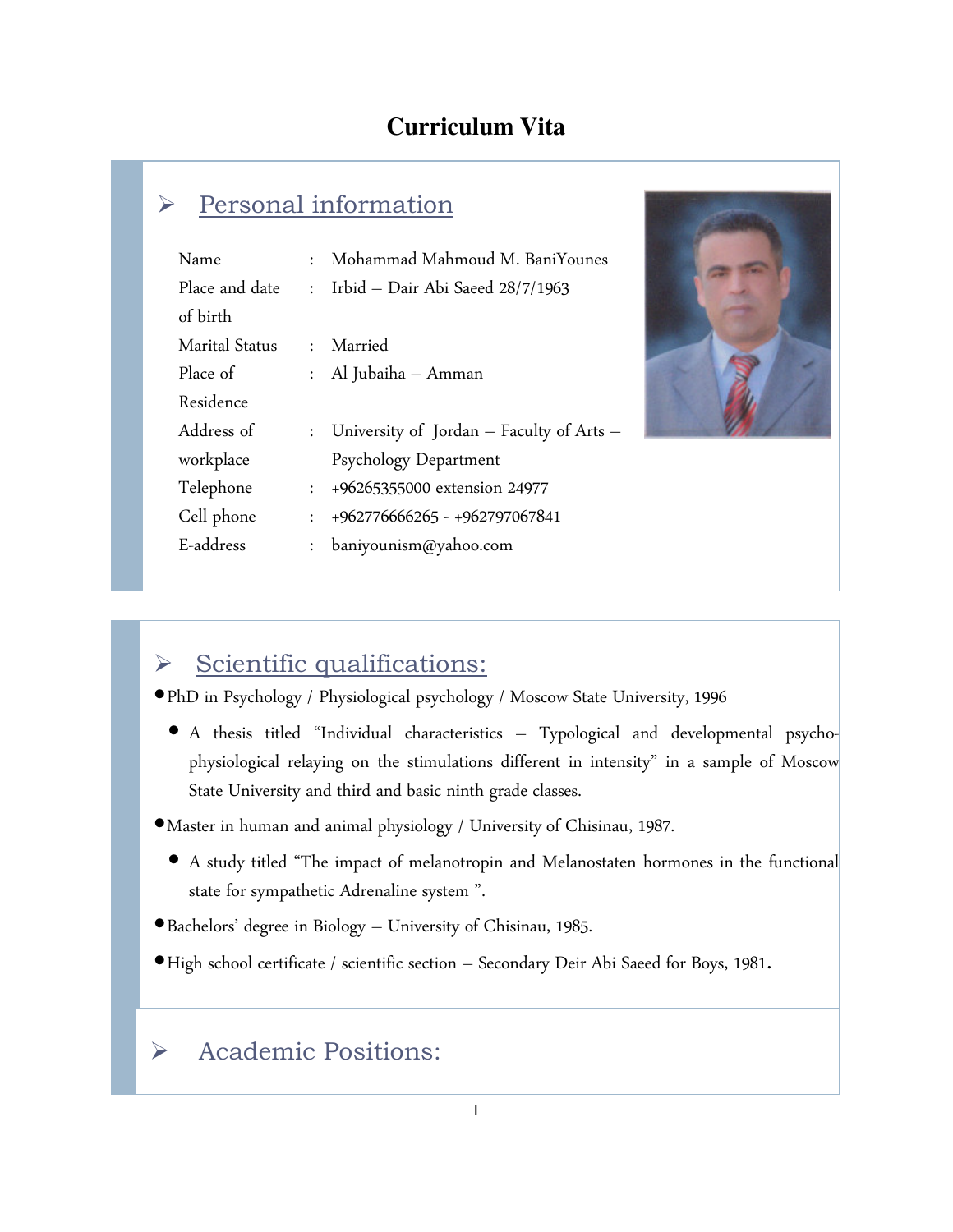- Associate professor University of Jordan, 2006 till now.
- Assistant Professor University of Jordan, 2001 2005.
- Lecturer University of Jordan 2000 2001.

#### $\triangleright$  Practical experiences:

- Chairman of the Psychology department for the current year, 2012 2013
- Faculty member at the University of Jordan Faculty of Arts / from 2000 till now.
- Visiting professor at King Faisal University Education and Psychology Department, 2011 2012 AD.
- Part-time Lecturer at Royal Police Academy in Criminal Psychology for colonel rank in the program of Master in Criminal Justice, 2008 – 2012.
- Part-time Lecturer at Prince Hussein Bin Abdullah II Academy for Civil Protection, 2010.
- Certified International Trainer in areas of Human Development and Neuro-Linguistic Programming (NLP) techniques, family and marital counseling, 2010.
- Head of Development and Educational Innovations Section / Directorate of General Educational Studies and Researches in the Ministry of Education, Jordan, 1997 – 2000.
- Teacher at the Ministry of Education of Jordan, 1987 1992.

#### > Training Qualifications:

- Diploma in Art and Science of Neuro-Linguistic Programming (NLP) techniques International Organization for Neuro-Linguistic Programming (NLP).
- Certified Trainer Neuro-Linguistic Programming (NLP) techniques International Organization for NLP trainers.
- Certified Trainer Human Development from (Knowledge Master International Network).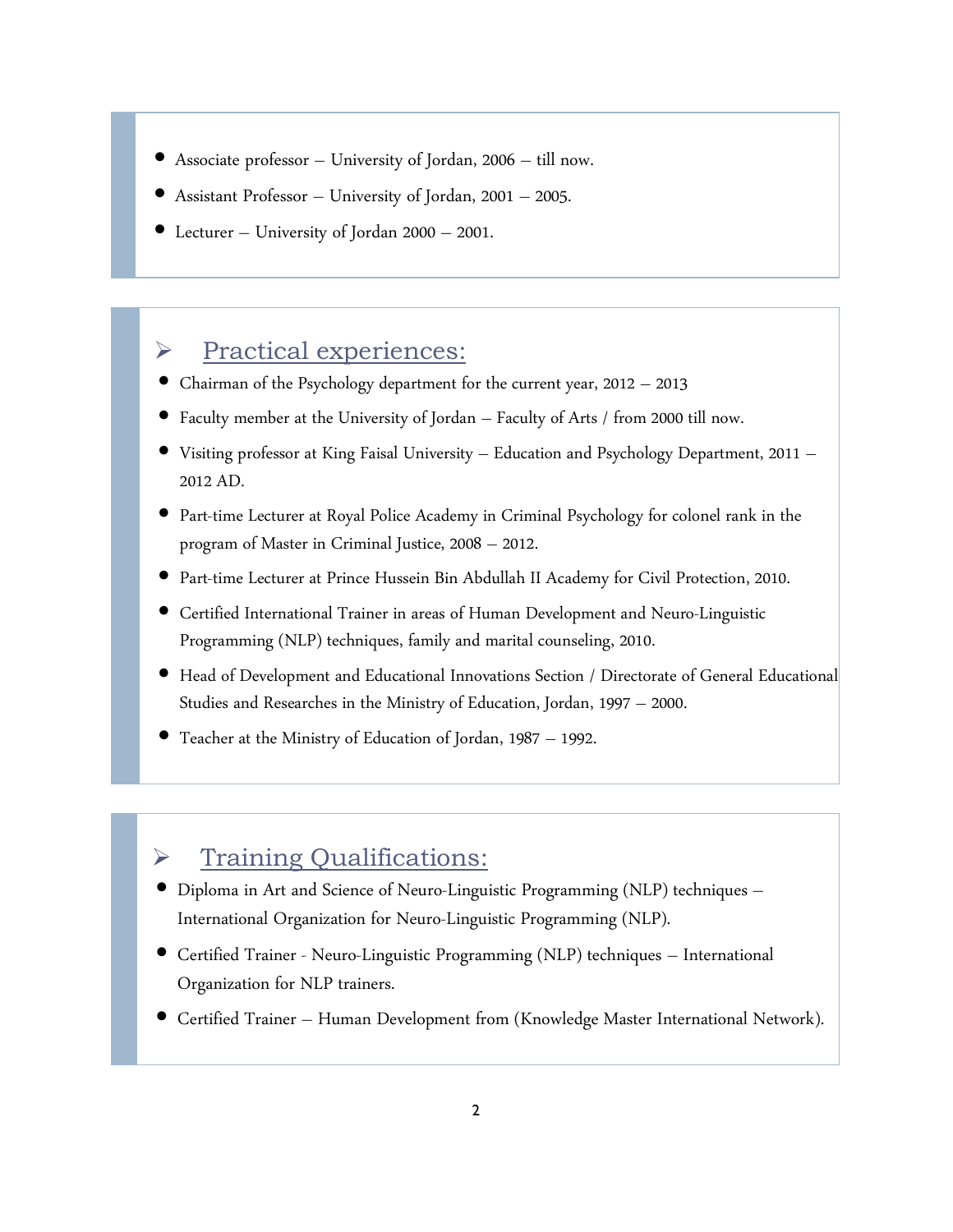# ◆ Approved Training Courses:

- Certified Trainer Course in Human Development Arab Training Club / Egypt, 2012
- Course in International Standards Management and Quality Assertion / ISO 9000 Arab Engineering and Management / Amman 2000 AD.
- Course in Computer Driving License / University of Jordan- UJCDL-, 2004.
- English Language Course / University of Jordan, 2004.

### Languages:

- Arabic Language.
- English Language.
- Russian Language.

# → Courses have been taught:

• Courses have been taught to students of BA & MA in Jordanian universities, since 2000 till now:

| Psychology Principles        | Basics of General Psychology | Experimental Psychology        |
|------------------------------|------------------------------|--------------------------------|
| Learning and cognition for   | Motives and emotions         | Sensation and perception       |
| <b>BA</b> and MA Students    |                              |                                |
| Physiological Psychology     | Psycho-linguistic            | Social Psychology              |
| Psychology of the Crime      | Psychology and Life          | Special Topic in Psychology    |
| Psychology of the Criminal   | Physiological basics of      | Psychological basics of Social |
| behavior for the students of | behavior for the MA students | Behavior.                      |
| MA at the Royal Police       |                              |                                |
| Academy                      |                              |                                |
| Methods of Researches in     | Introduction to Social       | Developmental Psychology       |
| Psychology Science.          | Psychology.                  |                                |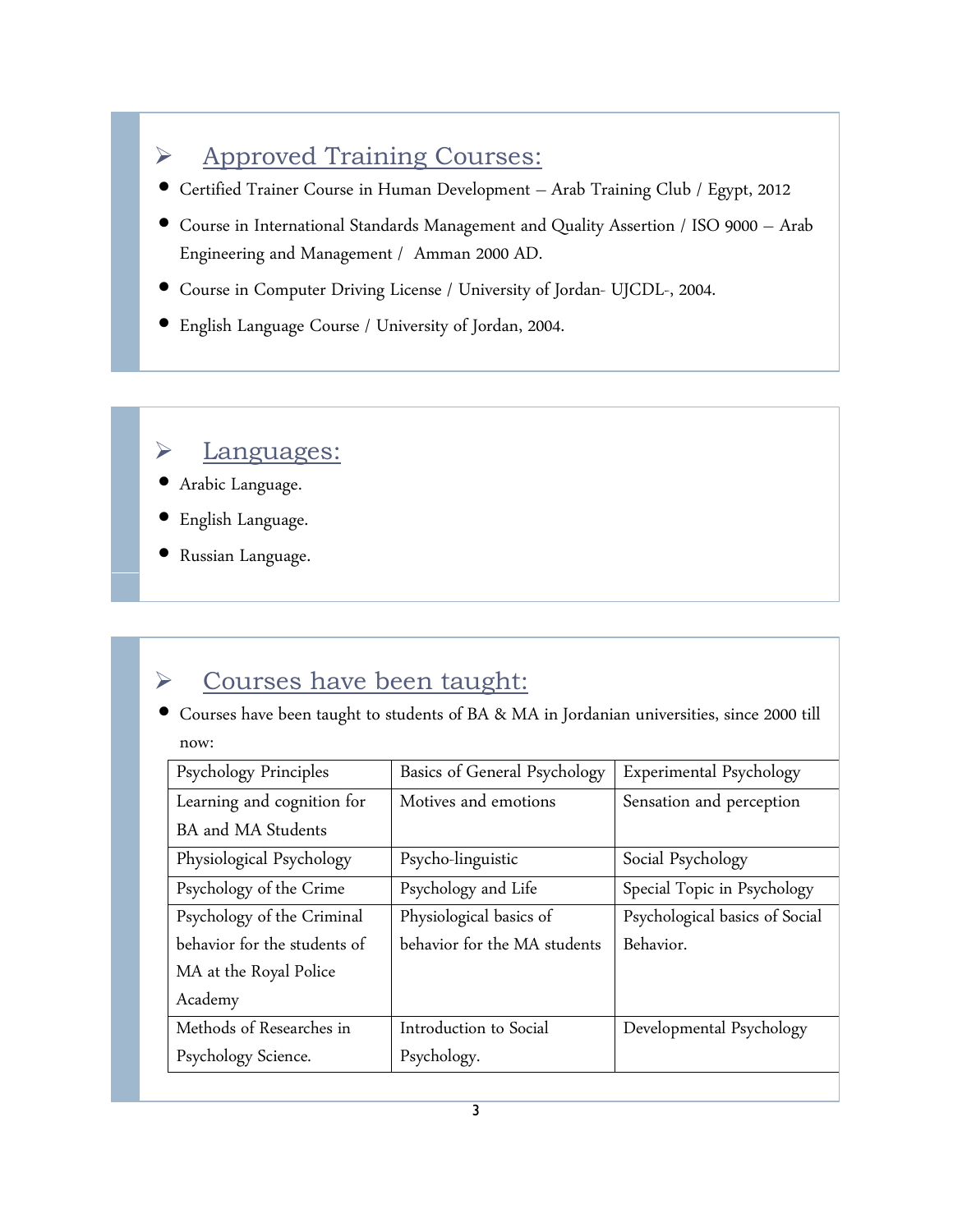Clinical Neuropsychology for MA Students

• Courses have been taught to the students of BA, High Diploma and MA at King Faisal University – Saudi Arabia, academic year 2011 – 2012 :

| Principles of Educational                        | Mental Health                | Psychometric tests |
|--------------------------------------------------|------------------------------|--------------------|
| <b>Statistics</b>                                |                              |                    |
| Developmental Psychology                         | Psychotherapy                | Psychopathology    |
| fields of Psychological                          | Counseling and Group Therapy | Counseling and     |
| Counseling                                       |                              | Behavioral Therapy |
| Basics of Psychological Guidance and Counseling. |                              |                    |

### Conferences and Symposiums:

- A member in the Preparatory Committee of the first conference of the international students in the Jordanian universities, 2006.
- A member in the Preparatory Committee of the first dialogue of Arts conference, 2011.
- Chairman of the Preparatory Committee of the conference of students of Psychology Department , 2008.
- A member in the Preparatory Committee of the first conference for violence at the Emergency Sections of the hospitals, 2010.
- A member in the Preparatory Committee of the first conference for academic studies, 2009.
- A member in the Preparatory Committee of the first conference for Jerusalem, 2004.

# **►** Committees membership, organizations and councils:

- A member in the committees of Russian Universities for equalization of certificates/ Jordanian Ministry of High Education and Scientific Research.
- A member in the Executive Committee / the General Conference of Jerusalem.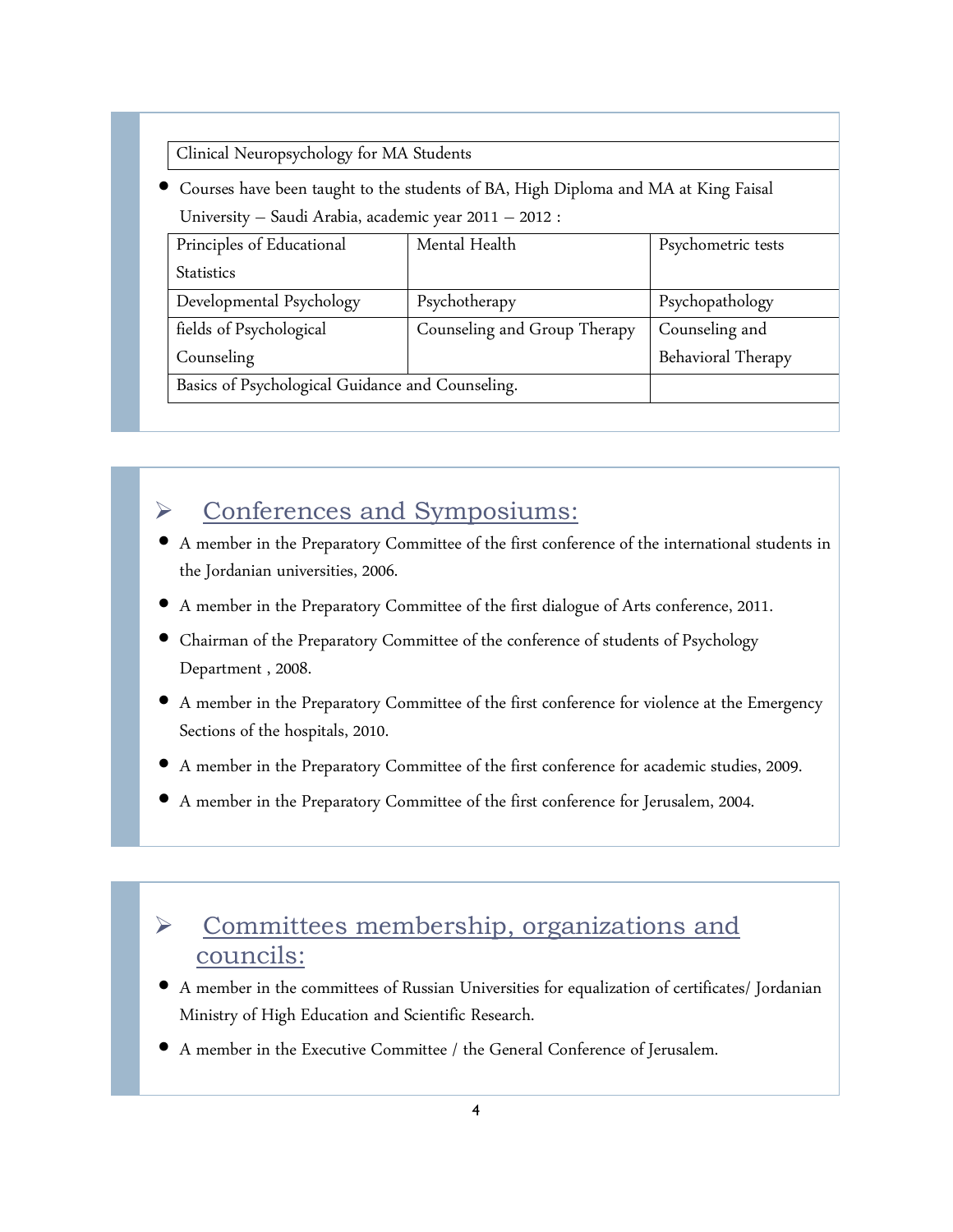- A member in the UNICEF.
- A member in the Society of Psychology.
- A member in the Council of the University of Jordan.
- A member in the Council of Social Science and Humanities, as well as in the Faculty of Arts.
- A member in the Council of Psychology Department.
- The Rapporteur in the Committee of the development of the Strategic Plan of Education and Psychology of King Faisal University.
- Head of the team of preparation of scientific seats at the Faculty of Education King Faisal University.
- A member in the committee the questionnaires arbitration for assessing students for the membership of the faculty members at King Faisal University.
- A member in the Society of Professional Ethics and works.
- A member in Ibn Sina Club of Russian universities graduates.
- A member of the Jordanian Society for Scientific Research.

### $\triangleright$  Published Books:

- Physiological Basics of Behaviors, 2008 AD, Al Shorouk Publisher House, Amman, Jordan. (Masterly Book, evaluated as a distinctive work).
- Psychology of Motivation and Emotions, 2008 AD, Al Maseirah Publisher House, Amman, Jordan (Masterly Book, evaluated as a distinctive work).
- Physiological Psychology, 2002 AD, Wael Publisher House, Amman, Jordan.
- Principles of Psychology, 2004 AD, Al Shorouk Publisher House, Amman, Jordan.
- Premature Childhood Psychology, towards optimized investment in the premature childhood, 2005 AD, Culture Publisher House, Amman Jordan.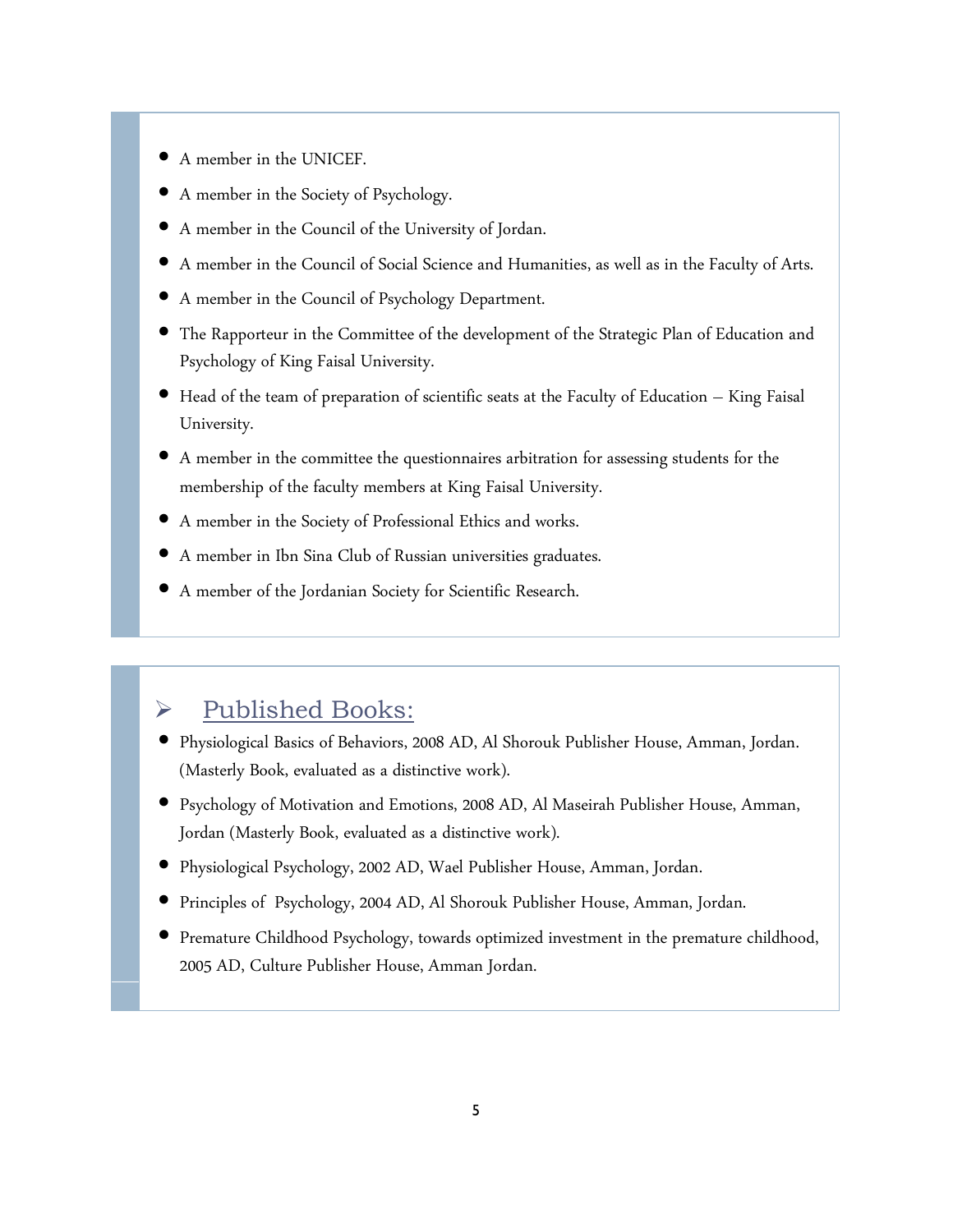### $\triangleright$  Scientific Researches published in masterly scientific journals:

- The Relationship of the Nervous System patterns for Posttraumatic Stress Disorder in a sample of University of Jordan students, Dirasat Journal, Volume(31), Issue(3), 2004, University of Jordan, Amman, Jordan.
- The Extent of manner of muscle relaxation in reducing the Posttraumatic Stress Disorder in a sample of University of Jordan students, Dirasat Journal, Volume(32), Issue(3), 2005, University of Jordan, Amman, Jordan.
- Achievement motivation and its Relationship with personal anxiety and patterns of behavior in a sample of University of Jordan students, Al-Manara Journal, Volume(11), Issue(2), 2005, Alalbayt University, Al-Mafraq, Jordan.
- Relationship of the levels of time orientation with the levels of mental health in a sample of University of Jordan students, Dirasat Journal, Volume(34), Issue(1), 2007, University of Jordan, Amman, Jordan.
- Psychometric properties of modified expressive image for the Jordanian Environment from Rosalov scale indications related to the characteristics of morphologic and dynamic personality, Jordan Journal of Social Sciences, Volume(2), Issue(1), 2009, University of Jordan, Amman, Jordan.
- Internet anxiety and its relationship with some demographic variables at Amman Private University students, Dirasat Journal, Volume(35), Issue(3), 2008, University of Jordan, Amman, Jordan.
- Distinctive personality traits of the individuals with some mental disorders at Al-Baha city in Saudi Arabia, Jordan Journal of Social Sciences, Volume(3), Issue(2), 2010, University of Jordan, Amman, Jordan.
- The relationship of emotional stability with the levels of self-assertiveness in a sample of University of Jordan students, An-Najah University Journal for Research - Humanities, Volume(19), Issue(3), 2005, Nabuls, Palestine.
- Psychometric properties of modified expressive image of the Jmurof scale of depression for the Jordanian Universities students, Accepted for publication, Mu'tah Journal for Research & Studies, Mu'tah University, Al-Karak, Jordan.
- Emotional cases of the bullied students compared with non-bullied students in schools belong to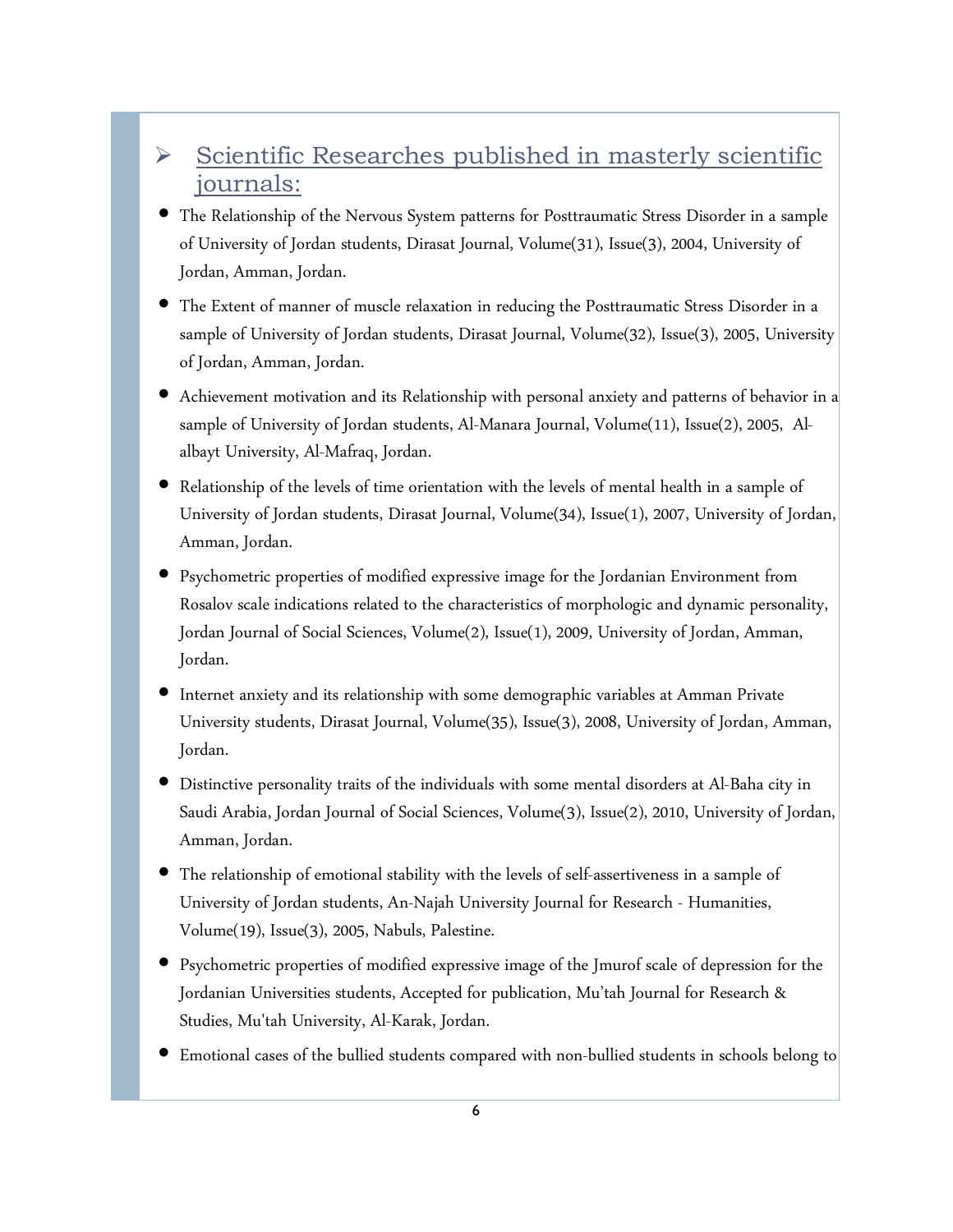the Directorate of Education of Second Area of Amman, Accepted for publication, Journal of the Association of Arab Universities for Education and Psychology Studies and Research, Damascus, Syria.

- Explication of the emotions nature through the perspective of Russian psychological school, Accepted for publication, , Jordan Journal of Social Sciences, University of Jordan, Amman, Jordan.
- Personality traits and its relationship with Psycho-physiological characteristics with a sample of repeaters of traffic accidents in Amman, under publication, Journal of the Association of Arab Universities for Education and Psychology Studies and Research, Damascus, Syria.
- Levels of social frustration in relation with emotional reactions patterns in a sample of University of Jordan and King Faisal University students, , Under publication, Jordan Journal of Social Sciences, University of Jordan, Amman, Jordan.
- prominent Masters and PhDs that have been supervised at Jordanians and Saudi Arabia universities:
- Expression styles of anger with sixth grade pupils and its relationship with the perception of ways in how to treat with parents.
- Repetition of crimes, violence and sources of motivations as indications in the psychopathic personality.
- Relationship of repeated traffic accidents with the traits of personality, and the nervous system patterns, some of demographic and attitudinal variants in public vehicles drivers.
- The impact of watching cartoons in the matter of developing the structure of values in the pupils of late childhood.
- Level differences in social anxiety, affects, feelings of loneliness of students totally or partially blind and non-blind students at the University of Jordan.
- Psychological characteristics of students participating in riots in the University of Jordan.
- Distinctive personality traits of individual with some mental disorders at Al-Baha city in Saudi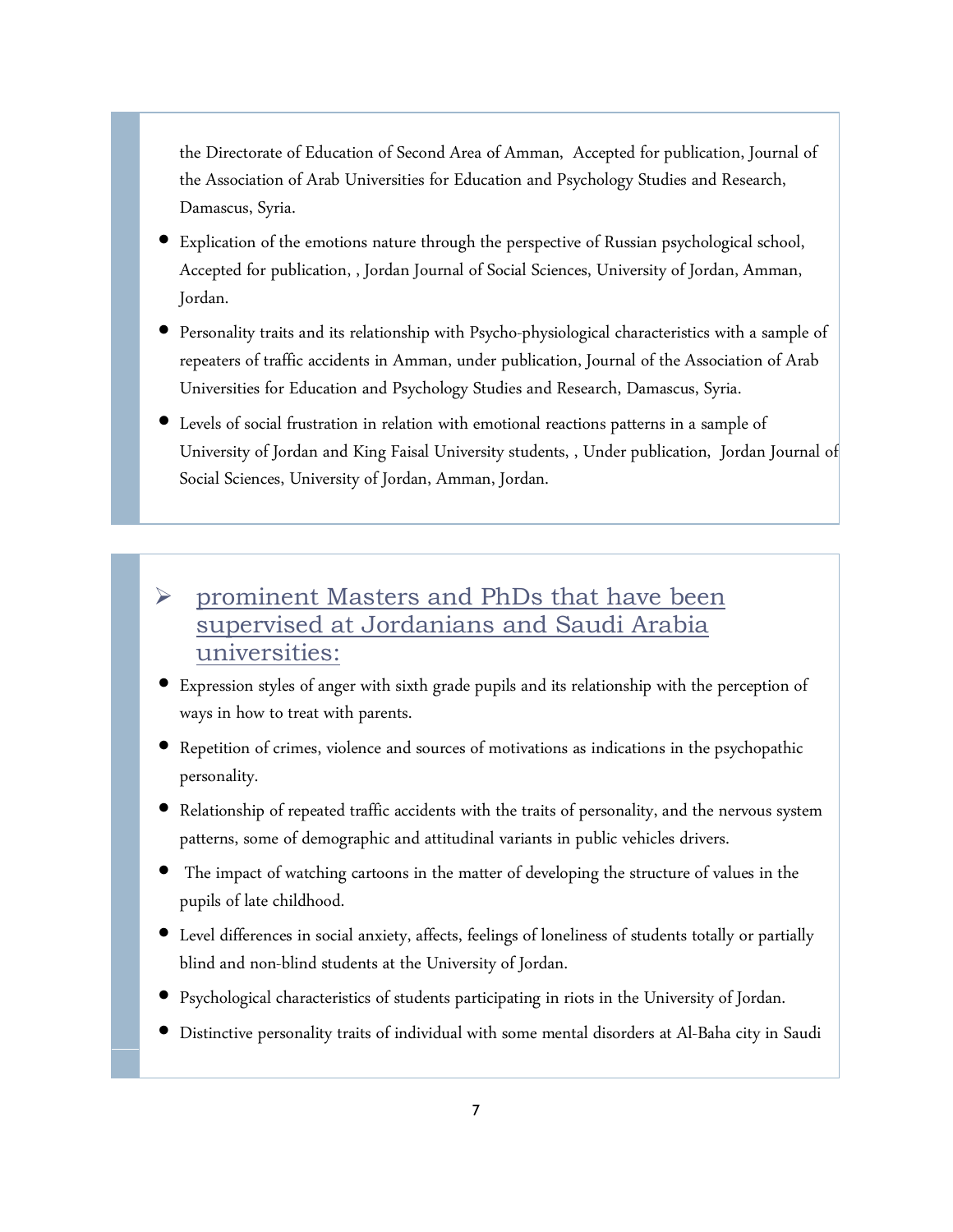Arabia.

- Distinctive personality traits of individual committing fraud actions at rehabilitations centers in Jordan according to Cattel scale personality.
- Prevailing emotional states, level of depression and the sources of psychological stress in a sample with multiple sclerosis in Jordan.
- Distinctive emotional states and sources of psychological stress in a sample with patients of thyroid gland and pancreas in Amman City hospitals.
- Impact of the type of a story and its presentation in the matter of developing the level of morals in a sample of sixth grade students (PhD thesis).
- Some personality traits and its relationship with social frustration levels with the staff of Aramco Co., at Saudi Arabia.
- Dimensions of trends of self-change and its relationship with styles of inter-personnel communication among the member of Al-Shura Council of Saudi Arabia.
- Relationship between self-assessment and loneliness feelings with those parents are unknown at the social welfare organizations at Al-Ahsa governorate.

### Masterly scientific Books under publication:

- Criminal psychology.
- Political psychology.
- Administrative psychology.
- Economic psychology.
- Biological basics of mental disorders.
- Basics of Clinical neuropsychology.
- Psychology of sensation and perception.
- Atlas of evolutionary growth psychology.